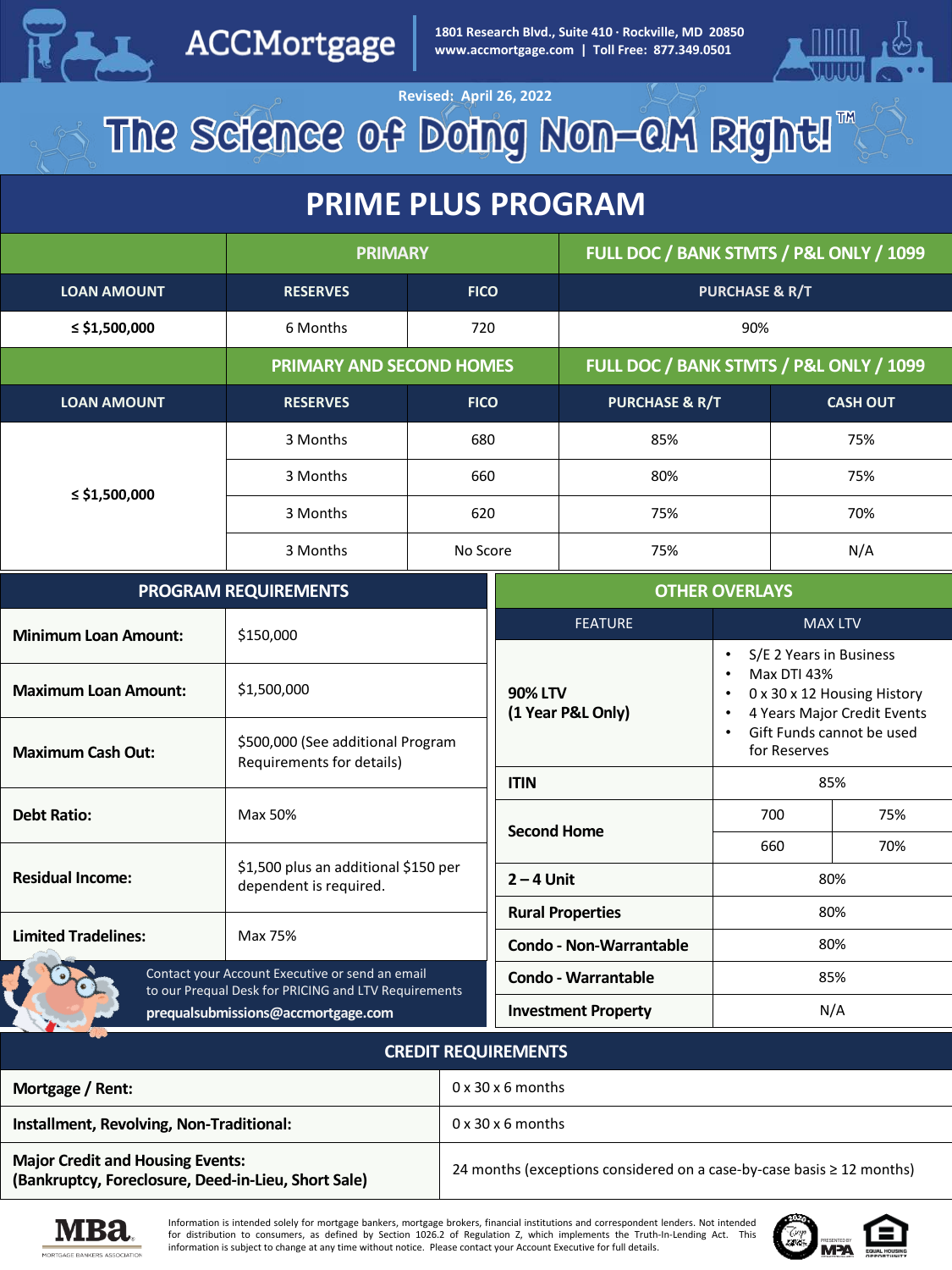## **ACCMortgage**

**NON-QM PRIME PLUS PROGRAM**

Revised: April 26, 2022

| <b>CREDIT REQUIREMENTS (cont.)</b>   |                                                                                                                                                                                                                                                                                                                                                                                                                                                                                                                                                                                                                                                                                                                                                                                                                                                                                                                                                                                                                                                                                                                                            |  |
|--------------------------------------|--------------------------------------------------------------------------------------------------------------------------------------------------------------------------------------------------------------------------------------------------------------------------------------------------------------------------------------------------------------------------------------------------------------------------------------------------------------------------------------------------------------------------------------------------------------------------------------------------------------------------------------------------------------------------------------------------------------------------------------------------------------------------------------------------------------------------------------------------------------------------------------------------------------------------------------------------------------------------------------------------------------------------------------------------------------------------------------------------------------------------------------------|--|
| Credit:                              | Tradeline requirement based on primary wage earner<br>$\bullet$<br>$\checkmark$ 3 tradelines reporting for 12+ months; OR<br>$\checkmark$ 2 tradelines reporting for 18+ months<br>❖ Limited tradelines max 75% LTV<br>An acceptable 12 or 18 month housing history, not reporting on credit, may also be used<br>as a tradeline.<br>Max 0 x 30 x 6 months reporting on acceptable tradelines.<br>Past due accounts must be brought current.<br>$\bullet$<br>Qualifying Credit Score:<br>$\bullet$<br>$\checkmark$ Middle score of three or lower score of two for primary wage earner<br>$\checkmark$ If only one score is returned, qualify as No Score<br>$\checkmark$ Each additional borrower on loan must have at least one valid score of 620+ or no score.                                                                                                                                                                                                                                                                                                                                                                         |  |
| <b>Housing History:</b>              | Borrowers who do not have a complete 12-month housing history are subject to the following:<br>Maximum 75% LTV<br>LTV's >75% LTV are subject to the following restrictions:<br>$\bullet$<br>$\checkmark$ Primary residence and second homes only<br>$\checkmark$ Additional 3 months reserves required<br>$\checkmark$ 10% minimum borrower contribution<br>$\checkmark$ Payment Shock is not considered<br>√ VOR/VOM must be obtained for all months available reflecting paid as agreed<br>$\checkmark$ Properties owned free and clear are considered 0x30 for grading purposes.                                                                                                                                                                                                                                                                                                                                                                                                                                                                                                                                                        |  |
| <b>Multiple Financed Properties:</b> | There is no limit on the number of other properties borrowers may currently have financed.<br>Second Home transactions require 2 months of additional reserves for each financed property.<br>$\bullet$<br>ACC Mortgage exposure may not exceed \$5M aggregate with a maximum of five loans for each<br>$\bullet$<br>individual borrower.                                                                                                                                                                                                                                                                                                                                                                                                                                                                                                                                                                                                                                                                                                                                                                                                  |  |
| <b>Charge-Offs and Collections:</b>  | The following accounts may remain open:<br>$\bullet$<br>$\checkmark$ Collections and charge-offs < 24 months old with a maximum cumulative balance of \$2,000<br>$\checkmark$ Collections and charge-offs $\geq$ 24 months old with a maximum of \$2,500 per occurrence<br>$\checkmark$ All medical collections<br>Collection and charge-off balances exceeding the amounts listed above must either be paid in full<br>$\bullet$<br>or may remain open when one of the following is met:<br>√ Borrower has sufficient reserves to cover remaining collection and charge-off balances (in<br>addition to the published reserve requirement); or<br>Payment for remaining collections and charge-offs included in DTI results in final DTI $\leq$ 50%<br>✓<br>(payment calculated at 5% of balance of remaining unpaid collections and charge-offs).<br>❖ A combination of the two options above is allowed. A portion of the unpaid collection<br>balance can be included in the DTI while the remainder is covered by excess reserves.<br>* Collections and charge-offs that cannot be factored into DTI or reserves must be paid<br>off. |  |



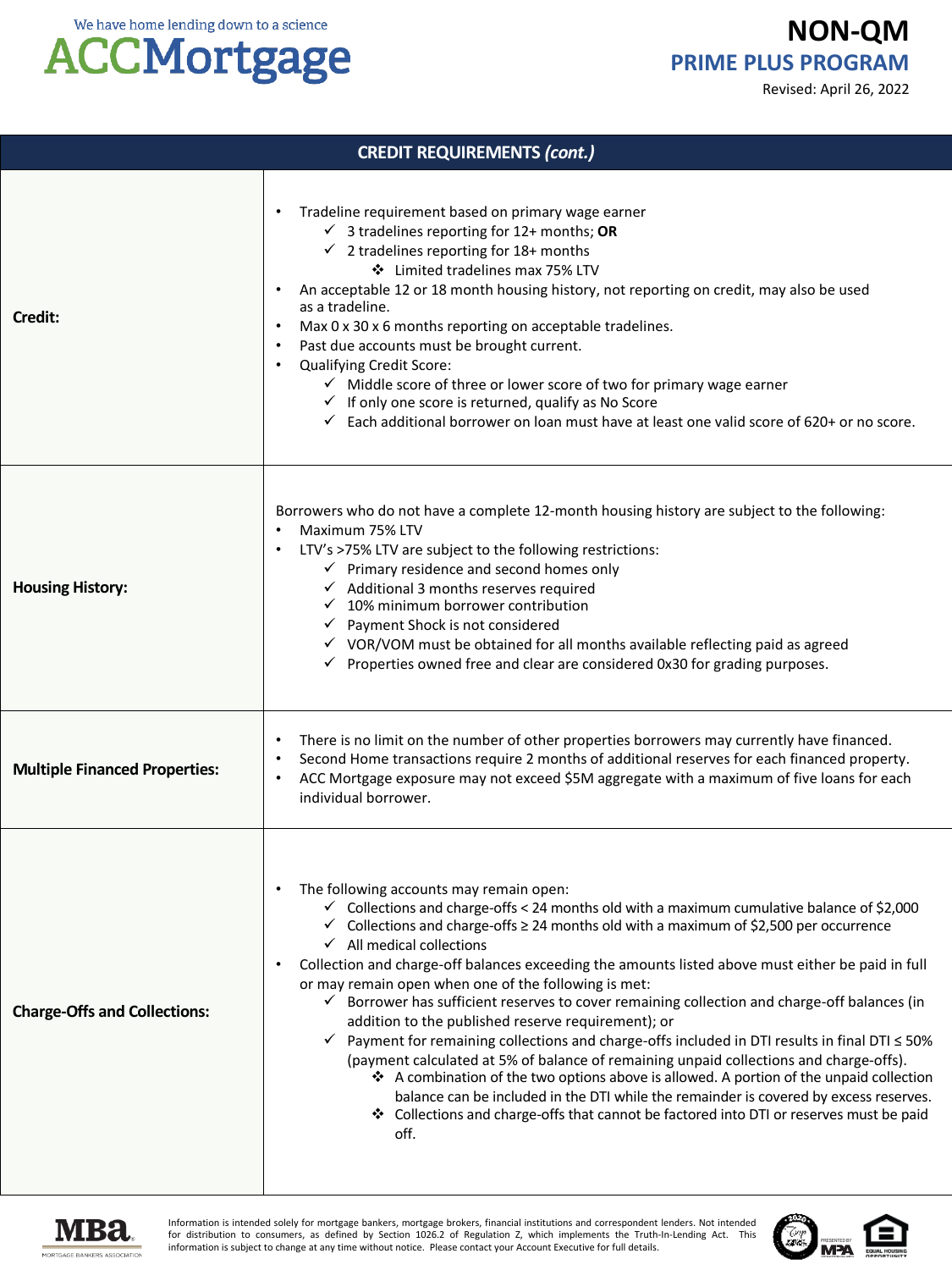### **ACCMortgage**

**NON-QM PRIME PLUS PROGRAM**

Revised: April 26, 2022

| <b>CREDIT REQUIREMENTS (cont.)</b> |                                                                                                                                                                                                                                                                                                                                                                                                                                                                                                                                                                                                                                                                                                                                                                                                                                                                                                                                                                                                                                                                                                                                                                                                                                                                                                                                                                                                                                       |  |
|------------------------------------|---------------------------------------------------------------------------------------------------------------------------------------------------------------------------------------------------------------------------------------------------------------------------------------------------------------------------------------------------------------------------------------------------------------------------------------------------------------------------------------------------------------------------------------------------------------------------------------------------------------------------------------------------------------------------------------------------------------------------------------------------------------------------------------------------------------------------------------------------------------------------------------------------------------------------------------------------------------------------------------------------------------------------------------------------------------------------------------------------------------------------------------------------------------------------------------------------------------------------------------------------------------------------------------------------------------------------------------------------------------------------------------------------------------------------------------|--|
| <b>Judgments and Tax Liens:</b>    | All judgments or liens affecting title must be paid.<br>Active court-ordered judgments may remain open when one of the two following options is:<br>The amount is the lessor of \$5,000 per occurrence or 2% of the loan amount: OR<br>$\bullet$<br>The borrower is currently in a repayment agreement with the creditor (if the borrower is<br>currently in a repayment plan, the following requirements apply):<br>$\checkmark$ A minimum of 3 months has elapsed on the plan and evidence of timely payments for<br>the most recent 3 months is provided; and<br>$\checkmark$ The maximum payment required under the plan is included in the debt-to-income<br>ratio.<br>Outstanding state and federal tax liens or delinguent obligations may remain open on purchase<br>transactions only (additional LTV reductions may be required based on the size of the lien). All of the<br>following requirements must be met:<br>A copy of the repayment agreement is obtained;<br>A minimum of 3 months has elapsed on the plan and evidence of timely payments for the<br>$\bullet$<br>most recent 3 months is provided;<br>The maximum payment required under the plan is included in the debt-to-income ratio; and<br>The title company must provide written confirmation confirming<br>$\checkmark$ (a) the title company is aware of the outstanding tax lien, and<br>$\checkmark$ (b) there is no impact to first lien position. |  |
| <b>Housing Events:</b>             | A Housing Event is any one of the following events listed below:<br>Foreclosure<br>$\bullet$<br>Deed-in-Lieu<br><b>Short Sale</b><br>$\bullet$<br>Modification resulting in (non COVID-19 related):<br>$\bullet$<br>$\checkmark$ Forgiveness of a portion of principal and/or interest on either the first or second mortgage<br>$\checkmark$ Application of a principal curtailment by or on behalf of the investor to simulate principal<br>forgiveness<br>✓ Conversion of any portion of the original mortgage debt to a "soft" subordinate mortgage<br>$\checkmark$ Conversion of any portion of the original mortgage debt from secured to unsecured<br>1x120 mortgage history<br>Seasoning of a foreclosure, deed-in-lieu, or short sale is measured from the date of completed sale or<br>final property transfer. The Housing Event must be completed prior to loan closing with no<br>outstanding deficiency balance remaining.<br>For a 120-day mortgage late, seasoning is from the date the mortgage was brought current.<br>Seasoning for a modification is from the date the modification was executed.<br>If the property was surrendered in a Chapter 7 bankruptcy, the bankruptcy discharge date is used for<br>seasoning. Bankruptcy papers may be required to show the property was surrendered. The foreclosure<br>action is not required to be fully complete.                                                   |  |



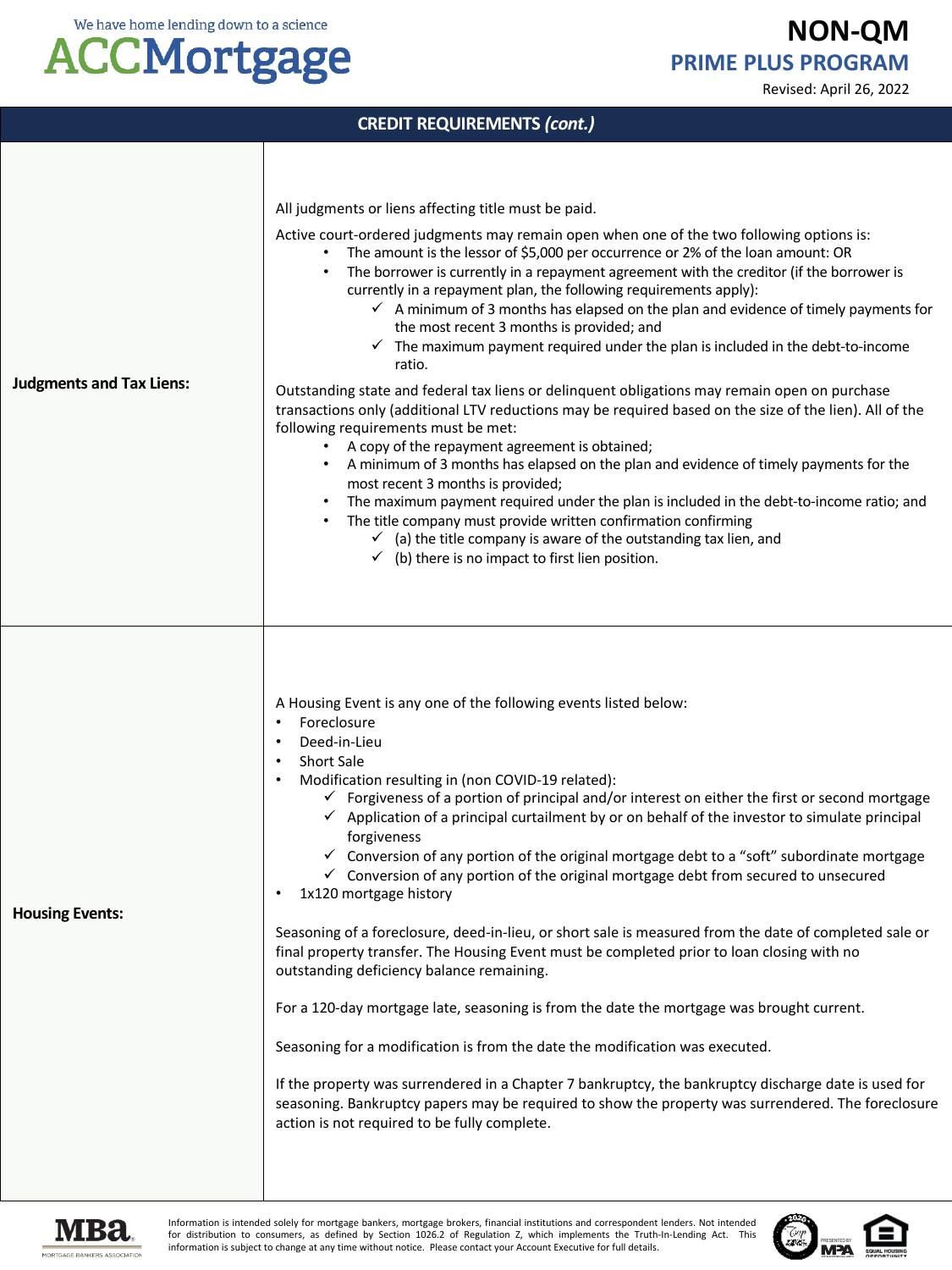**NON-QM PRIME PLUS PROGRAM**

Revised: April 26, 2022



| <b>CREDIT REQUIREMENTS (cont.)</b> |                                                                                                                                                                                                                                                                                                                                                                                                                                                                                                                                                                                                                                                                                                                                                                                                                                                                                                                                                                                                                                                                                                                                                                                                                                                                                                                                                                                                                         |  |
|------------------------------------|-------------------------------------------------------------------------------------------------------------------------------------------------------------------------------------------------------------------------------------------------------------------------------------------------------------------------------------------------------------------------------------------------------------------------------------------------------------------------------------------------------------------------------------------------------------------------------------------------------------------------------------------------------------------------------------------------------------------------------------------------------------------------------------------------------------------------------------------------------------------------------------------------------------------------------------------------------------------------------------------------------------------------------------------------------------------------------------------------------------------------------------------------------------------------------------------------------------------------------------------------------------------------------------------------------------------------------------------------------------------------------------------------------------------------|--|
| Forbearance/COVID-19 Related:      | If outstanding payments will be or have been resolved through a loss mitigation solution, the borrower<br>is eligible for a new mortgage loan if they have made at least three timely payments as of the note<br>date of the new transaction as follows:<br>For a repayment plan, the borrower must have made either three payments under the<br>repayment plan or completed the repayment plan, whichever occurs first. Note that there<br>is no requirement that the repayment plan be completed.<br>For a payment deferral, the borrower must have made three consecutive payments<br>following the effective date of the payment deferral agreement.<br>For a modification, the borrower must have completed the three-month trial payment<br>period.<br>For any other loss mitigation solution not listed above, the borrower must have successfully<br>completed the program, or made three consecutive full payments in accordance with the<br>program.<br>Verification that the borrower has made the required three timely payments may include:<br>a loan payment history from the servicer or third-party verification service,<br>the latest mortgage account statement from the borrower, and<br>a verification of mortgage.<br>If these requirements are met on an existing mortgage loan being refinanced, the new loan amount<br>can include the full amount required to satisfy the existing mortgage. |  |
| <b>BORROWERS</b>                   |                                                                                                                                                                                                                                                                                                                                                                                                                                                                                                                                                                                                                                                                                                                                                                                                                                                                                                                                                                                                                                                                                                                                                                                                                                                                                                                                                                                                                         |  |
| <b>Eligible Borrowers:</b>         | <b>US Citizens</b><br>$\bullet$<br><b>Permanent Resident Aliens</b><br>Non-Permanent Resident Aliens (with US credit) - See Eligible Visa Status<br>ITIN (max 85% LTV)<br>$\bullet$                                                                                                                                                                                                                                                                                                                                                                                                                                                                                                                                                                                                                                                                                                                                                                                                                                                                                                                                                                                                                                                                                                                                                                                                                                     |  |
| <b>Eligible Visa Status:</b>       | Permanent and Non-Permanent Resident Alien Borrowers:<br>$\bullet$<br>$\checkmark$ Must provide one of the following:<br>O Unexpired Green Card; or<br>O Unexpired VISA/EAD<br>√ All VISA types are permissible outside of diplomatic status (A-1 or A-2)<br>Expired Green Cards and VISAs/EADs are permissible with documentation that the<br>✓<br>borrower has requested an extension (exceptions considered on a case-by-case basis)<br>$\checkmark$ Valid government photo ID required<br>ITIN Borrowers (max 85% LTV):<br>√ ITIN Card or Letter from IRS required<br>$\checkmark$ Valid government photo ID required<br>Borrowers with Diplomatic Immunity and Citizens of Venezuela are ineligible for ACC Mortgage<br>programs.                                                                                                                                                                                                                                                                                                                                                                                                                                                                                                                                                                                                                                                                                  |  |
| <b>Non-Occupant Co-Borrower:</b>   | Primary occupancy only<br>Purchase and Rate/Term only (non-occupant must be on the current mortgage for a rate/term<br>refinance)<br>Non-occupant co-borrower must be an immediate relative<br>Max 80% LTV<br>Max 60% DTI (occupying borrower only)<br>Max 43% DTI (total for all borrowers combined)<br>Max loan amount \$1,000,000                                                                                                                                                                                                                                                                                                                                                                                                                                                                                                                                                                                                                                                                                                                                                                                                                                                                                                                                                                                                                                                                                    |  |



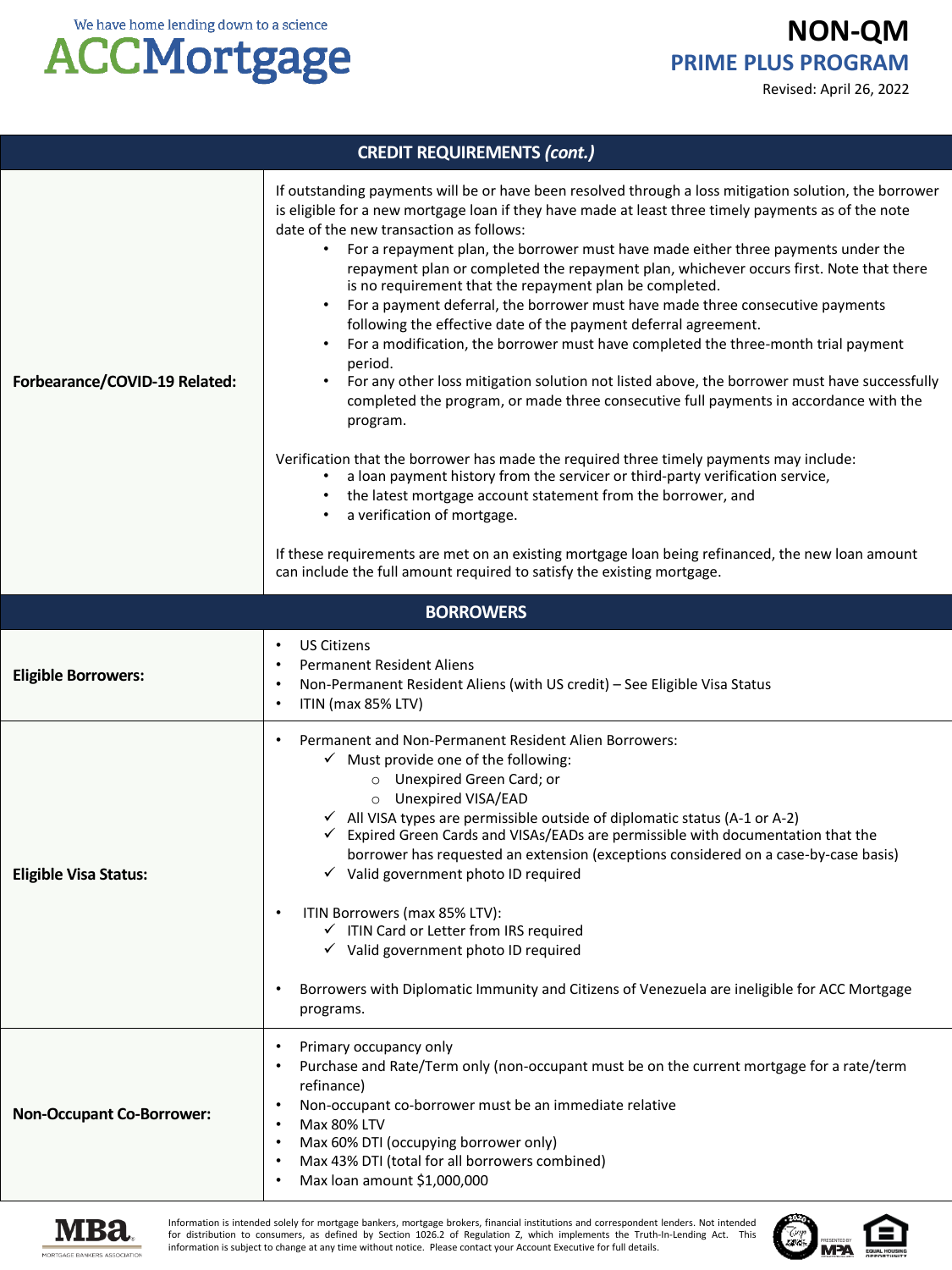# **ACCMortgage**

### **NON-QM PRIME PLUS PROGRAM**

Revised: April 26, 2022

| <b>BORROWERS (cont.)</b>                                         |                                                                                                                                                                                                                                                                                                                                                                                                                                                                                                                                                                                                                                                |                                                                                                                                                                                                                                                                                                                                                      |
|------------------------------------------------------------------|------------------------------------------------------------------------------------------------------------------------------------------------------------------------------------------------------------------------------------------------------------------------------------------------------------------------------------------------------------------------------------------------------------------------------------------------------------------------------------------------------------------------------------------------------------------------------------------------------------------------------------------------|------------------------------------------------------------------------------------------------------------------------------------------------------------------------------------------------------------------------------------------------------------------------------------------------------------------------------------------------------|
| <b>First Time Homebuyers:</b>                                    | All ITIN first time home buyers will be required to receive certification from a HUD approved,<br>home buyer education and counseling service.<br>The following requirements apply to First-Time Home Buyer transactions:<br>$\checkmark$ Primary residence and second homes only<br>A First-Time Home Buyer is defined as a borrower who had no ownership interest in a residential<br>$\bullet$<br>property in the United States during the preceding 3-year period.<br>If a borrower has not owned a property in the last 3 years but can document ownership in the<br>$\bullet$<br>preceding 5-year period, the above criteria are waived. |                                                                                                                                                                                                                                                                                                                                                      |
|                                                                  | <b>INCOME</b>                                                                                                                                                                                                                                                                                                                                                                                                                                                                                                                                                                                                                                  |                                                                                                                                                                                                                                                                                                                                                      |
| Income:                                                          | Full Doc (12 Months)<br>$\checkmark$ W-2<br>$\checkmark$ Tax Returns<br>Bank Statements (12 Months)<br>← Personal or Business Bank Statements<br>$\checkmark$ Must be Self-employed for 1 year<br>$\checkmark$ Requires a minimum of 2 consecutive years<br>in the same line of work<br>P & L Only (12 Months)<br>$\checkmark$ Must be Self-employed for 1 year<br>$\checkmark$ Requires a minimum of 2 consecutive years<br>in the same line of work<br>1099 (12 Months)<br>$\checkmark$ Must be Self-employed for 1 year<br>$\checkmark$ Requires a minimum of 2 consecutive years<br>in the same line of work                               | A 1099 may be obtained to replace 1<br>calendar year of personal or business<br>bank statements:<br>1099 must be validated with a wage<br>and income transcript from the IRS<br>Evidence of year-to-date earnings<br>must be verified via bank statements<br>covering the YTD period<br>All other Bank Statement<br>Documentation requirements apply |
| <b>Bank Statement - Calculating</b><br><b>Qualifying Income:</b> | Personal and Business Bank Statements: Total useable deposits ÷ 12 months<br>$\checkmark$ To calculate qualifying income, select one of the three options from the following matrix:<br><b>Click Here</b><br>Business Bank Statements: Must have documented ≥ 25% ownership in business.<br>Personal Bank Statements: No minimum percentage ownership in business required.<br>$\bullet$<br>All individuals on the bank account being utilized must be a borrower on the loan.                                                                                                                                                                 |                                                                                                                                                                                                                                                                                                                                                      |
| <b>Cannabis Derived Income:</b>                                  | Eligible for borrowers located in states where cannabis has been legalized and the business is<br>licensed accordingly                                                                                                                                                                                                                                                                                                                                                                                                                                                                                                                         |                                                                                                                                                                                                                                                                                                                                                      |
| <b>Debt Ratios:</b>                                              | Max 50% (total DTI)                                                                                                                                                                                                                                                                                                                                                                                                                                                                                                                                                                                                                            |                                                                                                                                                                                                                                                                                                                                                      |
|                                                                  | <b>ASSETS</b>                                                                                                                                                                                                                                                                                                                                                                                                                                                                                                                                                                                                                                  |                                                                                                                                                                                                                                                                                                                                                      |
| <b>Assets:</b>                                                   | Seasoned for 60 days.<br>٠<br>Source unexplained deposits that exceed 50% of the borrowers gross monthly qualifying income.<br>٠                                                                                                                                                                                                                                                                                                                                                                                                                                                                                                               |                                                                                                                                                                                                                                                                                                                                                      |
| <b>Reserves:</b>                                                 | Cash out proceeds can be used for reserve requirements.                                                                                                                                                                                                                                                                                                                                                                                                                                                                                                                                                                                        |                                                                                                                                                                                                                                                                                                                                                      |
| <b>Seller Concessions:</b>                                       | Up to 6% towards closing.<br>٠                                                                                                                                                                                                                                                                                                                                                                                                                                                                                                                                                                                                                 |                                                                                                                                                                                                                                                                                                                                                      |



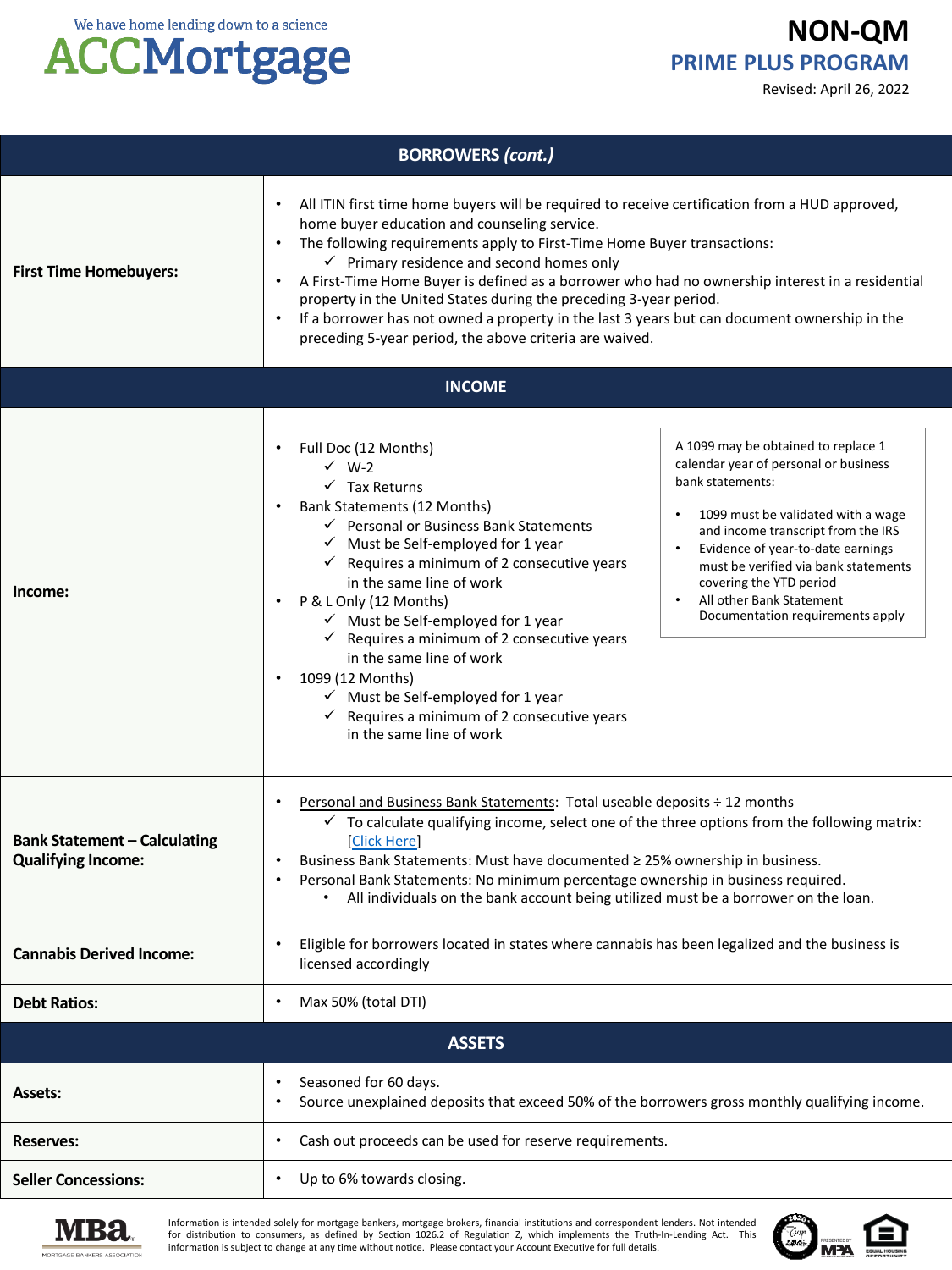## **ACCMortgage**

### **NON-QM PRIME PLUS PROGRAM**

Revised: April 26, 2022

| <b>ASSETS (cont.)</b>             |                                                                                                                                                                                                                                                                                                                                                                                                                                                                                                                                                                   |  |
|-----------------------------------|-------------------------------------------------------------------------------------------------------------------------------------------------------------------------------------------------------------------------------------------------------------------------------------------------------------------------------------------------------------------------------------------------------------------------------------------------------------------------------------------------------------------------------------------------------------------|--|
| <b>Gift Funds:</b>                | Gift funds are allowed after the borrower has documented the minimum required borrower<br>contribution.<br>$\checkmark$ Minimum of 5% (of the sales price) of borrower's own funds on purchase transactions.<br>Minimum borrower contribution of 10% must be documented on the following<br>transactions:<br>❖ Primary residence with unverifiable housing history<br>❖ Second home<br>Gift funds must be from a relative and can be used for down payment, closing costs and reserves.                                                                           |  |
| <b>Gift of Equity:</b>            | Primary residence transactions only.<br>$\bullet$<br>No minimum borrower contribution is required.<br>$\bullet$<br>Gift of equity is from an immediate family member.<br>$\bullet$<br>Six months of reserves required of borrower's own funds.<br>$\bullet$<br>Non-arm's length transactions are allowed.<br>Subject to the maximum LTVs available for cash-out transactions.                                                                                                                                                                                     |  |
|                                   | <b>SUBJECT PROPERTY</b>                                                                                                                                                                                                                                                                                                                                                                                                                                                                                                                                           |  |
| Acreage                           | Max 15 Acres<br>$\checkmark$ Exceptions considered on a case-by-case basis                                                                                                                                                                                                                                                                                                                                                                                                                                                                                        |  |
| <b>Property Types:</b>            | Single Family Detached (SFD)<br>$\checkmark$ Site Condos are considered an SFD<br><b>PUD</b><br>$\bullet$<br>Townhomes<br>Condominiums<br>√ Non-Warrantable Condos (max 80% LTV)<br>$\checkmark$ See Guidelines for additional details<br>$2 - 4$ Unit (max 80% LTV)<br>Log Homes (max 80% LTV)<br>$\bullet$<br>Modular (max 80% LTV)<br>Rural (max 80% LTV)                                                                                                                                                                                                      |  |
| <b>Ineligible Property Types:</b> | Manufactured (Mobile)<br>Mixed Use<br>Assisted Living/Continuing Care Facilities<br>$\bullet$<br><b>Boarding Houses</b><br>Condotels<br>Co-Ops                                                                                                                                                                                                                                                                                                                                                                                                                    |  |
| <b>Appraisal Review:</b>          | The following transactions require a FNMA Collateral Underwriter review with a score of 2.5 or less<br>or a Collateral Desktop Analysis (CDA):<br>$\times$ LTV > 80%<br>$\checkmark$ Non-arm's length transactions<br>$\checkmark$ Loan amounts from \$1,000,000 - \$1,500,000<br>$\checkmark$ Appraisal transfers with no AMC utilized<br>The following transactions require a 2nd full appraisal:<br>$\bullet$<br>$\checkmark$ Approved loan amount exceptions (when exceeding max loan amount available per matrix)<br>$\checkmark$ Loan amounts > \$1,500,000 |  |
| <b>Appraisal Transfers:</b>       | Appraisal transfers are eligible, as indicated on ACC's Appraisal Transfer Policy                                                                                                                                                                                                                                                                                                                                                                                                                                                                                 |  |



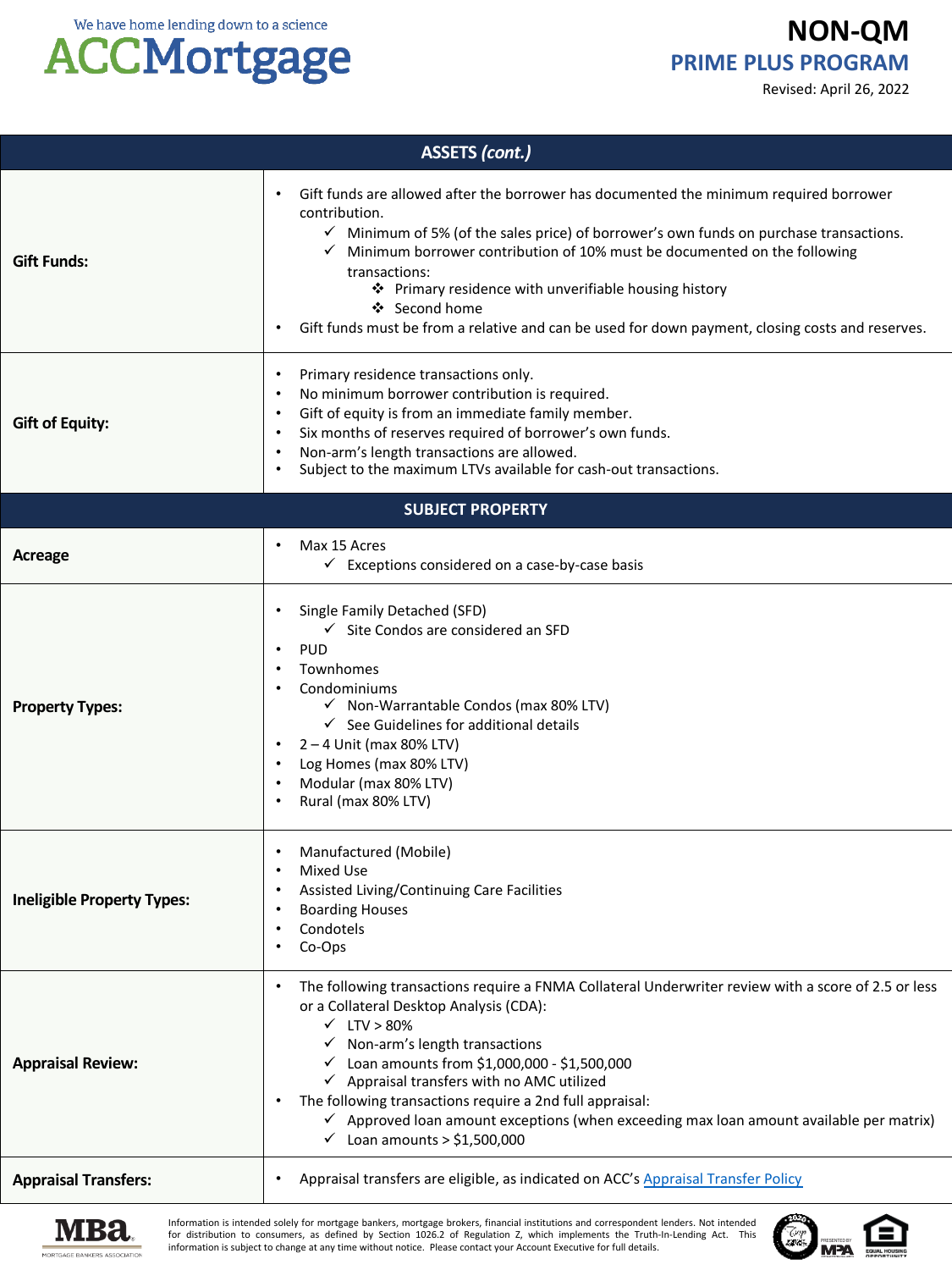**NON-QM PRIME PLUS PROGRAM**

Revised: April 26, 2022



| <b>SUBJECT PROPERTY (cont.)</b>         |                                                                                                                                                                                                                                                                                                                                                                                                                                                                                                                                                                                                                             |  |
|-----------------------------------------|-----------------------------------------------------------------------------------------------------------------------------------------------------------------------------------------------------------------------------------------------------------------------------------------------------------------------------------------------------------------------------------------------------------------------------------------------------------------------------------------------------------------------------------------------------------------------------------------------------------------------------|--|
| <b>Properties Listed For Sale:</b>      | To be eligible for either a rate/term or a cash-out refinance, the subject property must be taken off<br>$\bullet$<br>the market on or before application date.<br>For cash-out transactions, if subject property was listed for sale in 6 months prior to application<br>date, a 10% LTV reduction from the maximum available for the specific transaction is required.<br>The lesser of the most recent list price or the current appraised value should be used to determine<br>$\bullet$<br>loan-to-value for both rate/term and cash-out transactions                                                                  |  |
| Seasoning:                              | Rate/Term Refinance - No seasoning requirement.<br>$\bullet$<br>Cash Out Refinance - 6 Months required from Purchase date to Note date (to ACC).<br>$\bullet$<br>No waiting period for properties obtained through inheritance, divorce or separation.<br>$\bullet$                                                                                                                                                                                                                                                                                                                                                         |  |
| <b>Determining Loan to Value:</b>       | Rate/Term Refinance<br>$\bullet$<br>$\checkmark$ Current appraised value may be used to determine loan to value.<br>Cash Out Refinance<br>$\bullet$<br>$\checkmark$ If the subject property was acquired > 12 months from application date, the appraised<br>value must be used to determine loan-to-value.<br>$\checkmark$ If the property was acquired $\leq$ 12 months from application date, the lesser of the current<br>appraisal value or previous purchase price plus documented improvements (if any) must be<br>used. The purchase settlement statement and any invoices for materials/labor will be<br>required. |  |
| Lease with Option to Purchase:          | Transaction treated as a Purchase.<br>$\bullet$<br>Principal dwelling only.<br>$\bullet$<br>Must have a valid, executed lease with purchase option.<br>$\bullet$<br>The lessor of the appraised value or the purchase price established within the agreement will be<br>$\bullet$<br>utilized for qualification.<br>Copies of cancelled checks for 12 months as proof of rental payments.<br>$\bullet$                                                                                                                                                                                                                      |  |
| Land Contracts / Contracts for<br>Deed: | Acceptable for Primary Residence only.<br>$\bullet$<br>12 Months of cancelled checks required for housing payment history.<br>$\bullet$<br>Payoff of land contracts is acceptable:<br>$\bullet$<br>$\checkmark$ Contracts signed $\leq$ 12 months from ACC application date = Purchase<br>* The lessor of the appraised value or the purchase price established within the<br>agreement will be utilized for qualification.<br>$\checkmark$ Contracts signed > 12 months from ACC application date = Rate/Term Refinance<br>* The current appraised value will be utilized for qualification.                               |  |
| <b>MISCELLANEOUS</b>                    |                                                                                                                                                                                                                                                                                                                                                                                                                                                                                                                                                                                                                             |  |
| <b>Cash Out:</b>                        | Up to \$500,000<br>$\bullet$<br>Cash Out proceeds can be used for reserve requirements.<br>Minimum of 6 months elapsed time since the most recent mortgage transaction on the subject<br>$\bullet$<br>property (Note Date to Note Date is utilized to calculate the 6 month period).<br>√ Must use lesser of Purchase Price plus documented improvements or Appraised Value<br>if $\leq$ 12 months from note date.<br>Texas Cash-Out not allowed on 2-4 unit properties.<br>٠                                                                                                                                               |  |
| Occupancy:                              | <b>Primary Residence</b><br>$\bullet$<br>Second Homes<br>٠                                                                                                                                                                                                                                                                                                                                                                                                                                                                                                                                                                  |  |
| <b>Secondary Financing:</b>             | New secondary financing is not allowed.<br>$\bullet$<br>Secondary financing already in place is accepted within the max LTV for the program and must be<br>٠<br>subordinated to the new loan.                                                                                                                                                                                                                                                                                                                                                                                                                               |  |